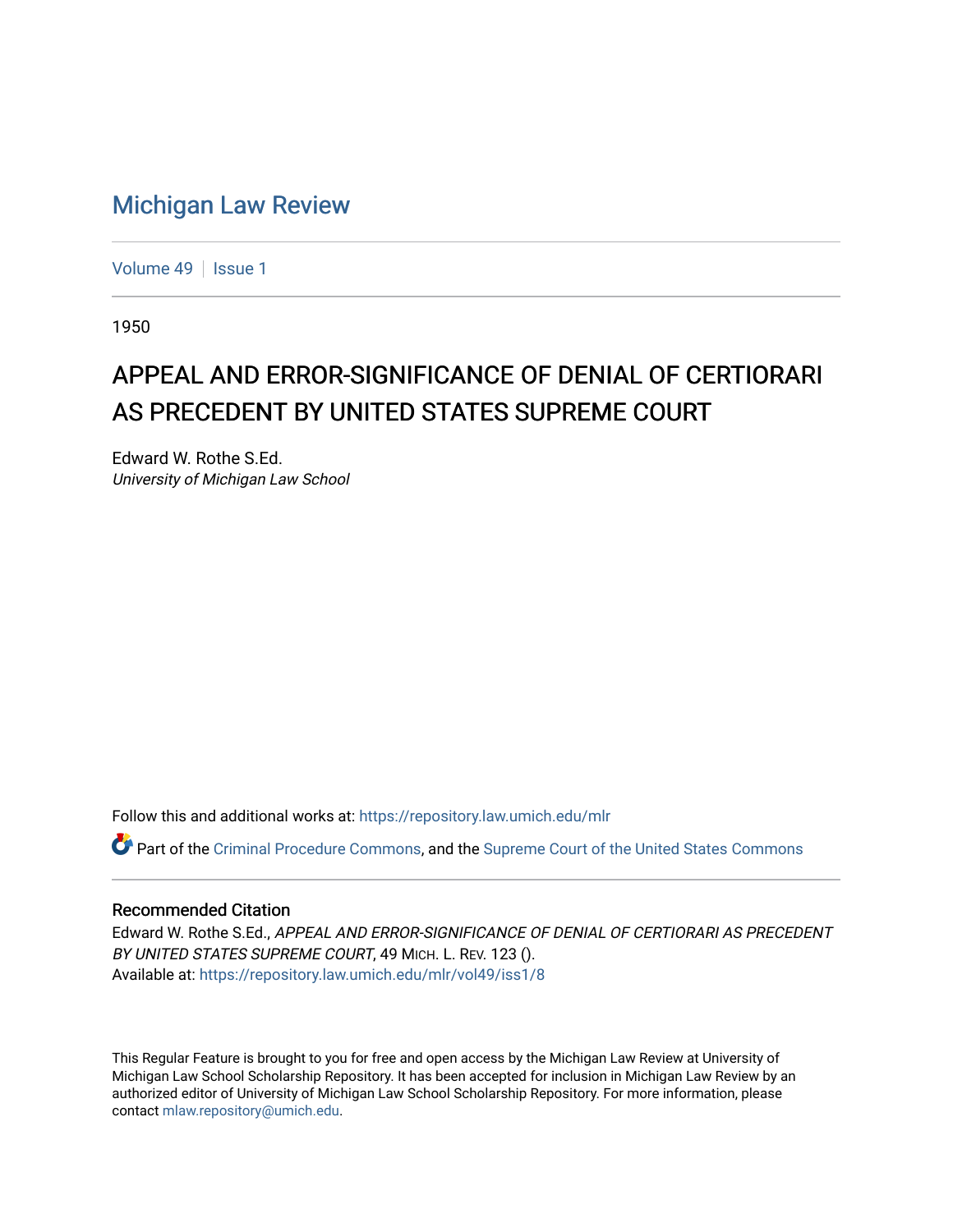### 1950] RECENT DECISIONS 123

#### RECENT DECISIONS

APPEAL AND ERROR-SIGNIFICANCE OF DENIAL OF CERTIORARI AS PRECEDENT BY UNITED STATES SUPREME COURT-Respondents were found guilty of contempt of court for broadcasting dispatches concerning a person about to be tried on a charge of murder. The convictions were reversed on constitutional grounds by the Court of Appeals of Maryland, relying upon certain decisions of the United States Supreme Court. The state sought a writ of certiorari on the ground that the Maryland court had misconceived the rulings of the Supreme Court. Although the application for certiorari was denied, Justice Frankfurter took occasion to write an opinion stating that the denial of the writ meant only that fewer than four members of the court thought it should be granted, and that the denial carried no implication whatsoever regarding the Court's views on the merits of the case. *State v. Baltinwre Radio Show,* 338 U.S. 912, 70 S.Ct. 252 (1950).

. The primary purpose of the Supreme Court's certiorari jurisdiction (to be distinguished from the common law writ of certiorari) is ". . . to secure uniformity of decision between those courts in the nine circuits, and . • . to bring up cases involving questions of importance which it is in the public interest to have decided by this Court of last resort. The jurisdiction was not conferred upon this Court merely to give the defeated party ... another hearing."1 The writ is purely discretionary in nature, designed to enable an overburdened tribunal to sift the mass of litigation and choose the cases in which it will entertain jurisdiction so as to maintain its authoritative standing and decide only the most important questions.<sup>2</sup> Because the bulk of the Supreme Court's diet comes up on certiorari, practical considerations preclude the writing of opinions to explain the grounds for each of the many denials<sup>3</sup> of the writ if the Court is to perform its proper function.<sup>4</sup> However, occasionally the Court has felt called upon to state the reasons for denial in order to prevent misinterpretation.<sup>5</sup> In the ab-

1 Magnum Import Co. v. Coty, 262 U.S. 159 at 163, 43 S.Ct. 531 (1923). See also Hamilton-Brown Shoe Co. v. Wolf Brothers & Co., 240 U.S. 251 at 258, 36 S.Ct. 269 (1916); Fields v. United States, 205 U.S. 292, 27 S.Ct. 543 (1907); 21 VA. L. REv. 815 (1935).

<sup>2</sup> Rules of the Supreme Court, Rule 38, ¶ 5, 28 U.S.C.A.; Peacock, "Purpose of Certiorari in Supreme Court Practice and Effect of Denial or Allowance," 15 A.B.A.J. 681 (1929); 4 GEo. WAsH. L. REv. 257 (1936).

<sup>3</sup>The usual procedure is to "deny" the application for the writ without having assumed jurisdiction if the case is not one which the Court wishes to consider. However, the Court may "dismiss" a writ of certiorari improvidently granted. United States v. Rimer, 220 U.S. 547, 31 S.Ct. 596 (1911); Robertson and Kirkham, Jurisdiction of the Supreme COURT OF THE UNITED STATES §289 (1936).

4 Principal case at 255; Gaines v. Washington, 277 U.S. 81 at 87, 48 S.Ct. 468 (1928); ROBERTSON AND KIRKHAM, JURISDICTION OF THE SUPREME COURT OF THE UNITED STATES 544 (1936); 4 GEo. WAsH. L. REv. 257 (1936).

<sup>5</sup>Gaines v. Washington, supra note 5, at 87. Generally, if an opinion is written at all, itis only to explain the jurisdictional basis for denial. See In re Woods, 143 U.S. 202, 12 S.Ct. 417 (1892); Federal Radio Commission v. General Electric Co., 281 U.S. 464, 50 S.Ct. 389 (1930); Pacific Northwest Canning Co. v. Skookum Packers' Assn., 283 U.S. 858, 51 S.Ct. 655 (1931); Dorrance v. Pennsylvania, 287 U.S. 660, 53 S.Ct. 222 (1932). The opinion in the principal case is unusual in that it makes no attempt to indicate the grounds. for denial.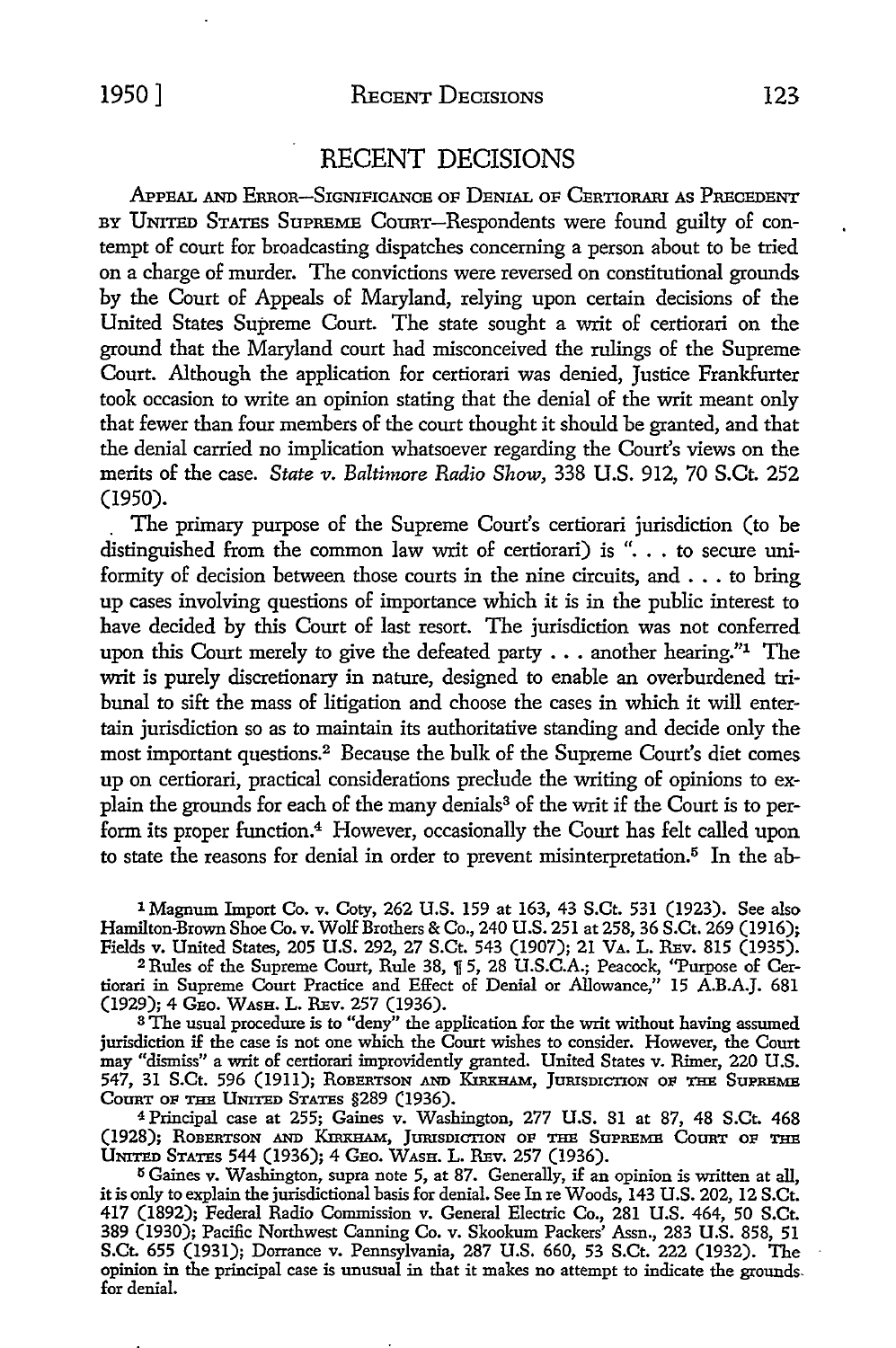sence of such opinion, denial of certiorari is under no circumstances to be considered a decision on the merits by the Supreme Court, nor is it to have any effect as a precedent.<sup>6</sup> As is pointed out by Justice Frankfurter, the writ may be denied for any one of a multitude of reasons. ''Review may be sought too late; the judgment of the lower court may not be final; it may not be the judgment of a State court of last resort; the decision may be supportable as a matter of State law, not subject to review by this Court, even though the State court also passed on issues of federal law. A decision may satisfy all these technical requirements and yet may commend itself for review to fewer than four members of the Court. Pertinent considerations of judicial policy here come into play. A case may raise an important question but the record may be cloudy. It may be desirable *to* have different aspects of an issue further illumined by the lower courts. Wise adjudication has its own time for ripening."<sup>7</sup> To this list might be added the following grounds: form of the writ imperfect; poor showing of the vital questions really present; vital questions not properly before the state court and therefore not passed on by that court. The possible grounds for denial are legion. Therefore, while the practical effect of denial between the parties is the same as if the Supreme Court had considered the case and affirmed the decision below, the legal effect is to add nothing to that decision.<sup>8</sup> Notwithstanding persistent warnings, bench and bar have frequently attached significance to a denial of certiorari on the theory that the only grounds for refusal could have been approval of the lower court's decision.<sup>9</sup> That this is a dangerous practice is obvious.

<sup>6</sup> United States v. Carver, 260 U.S. 482 at 490, 43 S.Ct. 181. (1923); Anderson v. . Moyer, (D.C. Ga. i912) 193 F. 499 at 507; Stamey v. United States, (D.C. Wash. 1929) 37 F. (2d) 188 at 190; Cooper v. Robertson, (D.C. Md. 1930) 38 F. (2d) 852 at 858; ROBERTSON AND KmxHAM, JURISDICTION OP THE SUPREMB COURT OP THE UNITED STATES §287 (1936).

7 Principal case at 918.

<sup>8</sup>Peacock, "Purpose of Certiorari in Supreme Court Practice and Effect of Denial or Allowance,'' 15 A.B.A.J. 681 at 683 (1929). It should be noted that denial by a state supreme court having certiorari jurisdiction which parallels that of the United States Supreme Court is said to amount to approval of the lower court's conclusion (though not necessarily of the reasoning on which it was based). Soden v. Claney, 269 Ill. 98 at 102, 109 N.E. 661 (1915); People v. Grant, 283 III. 391 at 397, 119 N.E. 344 (1918). The -decision of the lower court must then be considered the equivalent of a judgment of the .highest court of the state in which a judgment in the suit could be had, for the purposes -of determining federal jurisdiction on a "federal question" basis. Minneapolis, St. Paul & Sault Ste. Marie R. Co. v. Rock, 279 U.S. 410 at 412, 49 S.Ct. 363 (1929). And the lower court's decision must be considered as enunciating "state law" which is binding on the federal courts. West v. A.T. & T. Co., 311 U.S. 223, 61 S.Ct. 179 (1940). Cf. Graham v. White-Phillips Co., 296 U.S. 27, 56 S.Ct. 21 (1935).<br>9 United States v. Morse, (C.C.N.Y. 1908) 161 F. 429 at 436: "The question ...

was presented to the Supreme Court so fully and forcibly, yet so simply and directly, that the refusal of the writ is certainly an authority demonstrating the willingness of the highest tribunal to let the law alone." Boise Commercial Club v. Oregon Short Line R. Co., (C.C.A. 9th, 1919) 260 F. 769 at 772; Lupipparu v. United States, (C.C.A. 9th, 1925) 5 F. (2d) 504; Burget v. Robinson, (C.C.A. 1st, 1903) 123 F. 262 at 266 and 268; Cleveland Provision Co. v. Weiss, (D.C. Ohio 1925) 4 F. (2d) 408 at 411; Campbell River Mills Co. v. Chicago, Mil., St. Paul & Pacific R. Co., (D.C. Wash. 1930) 42 F. (2d) 775 at 778.